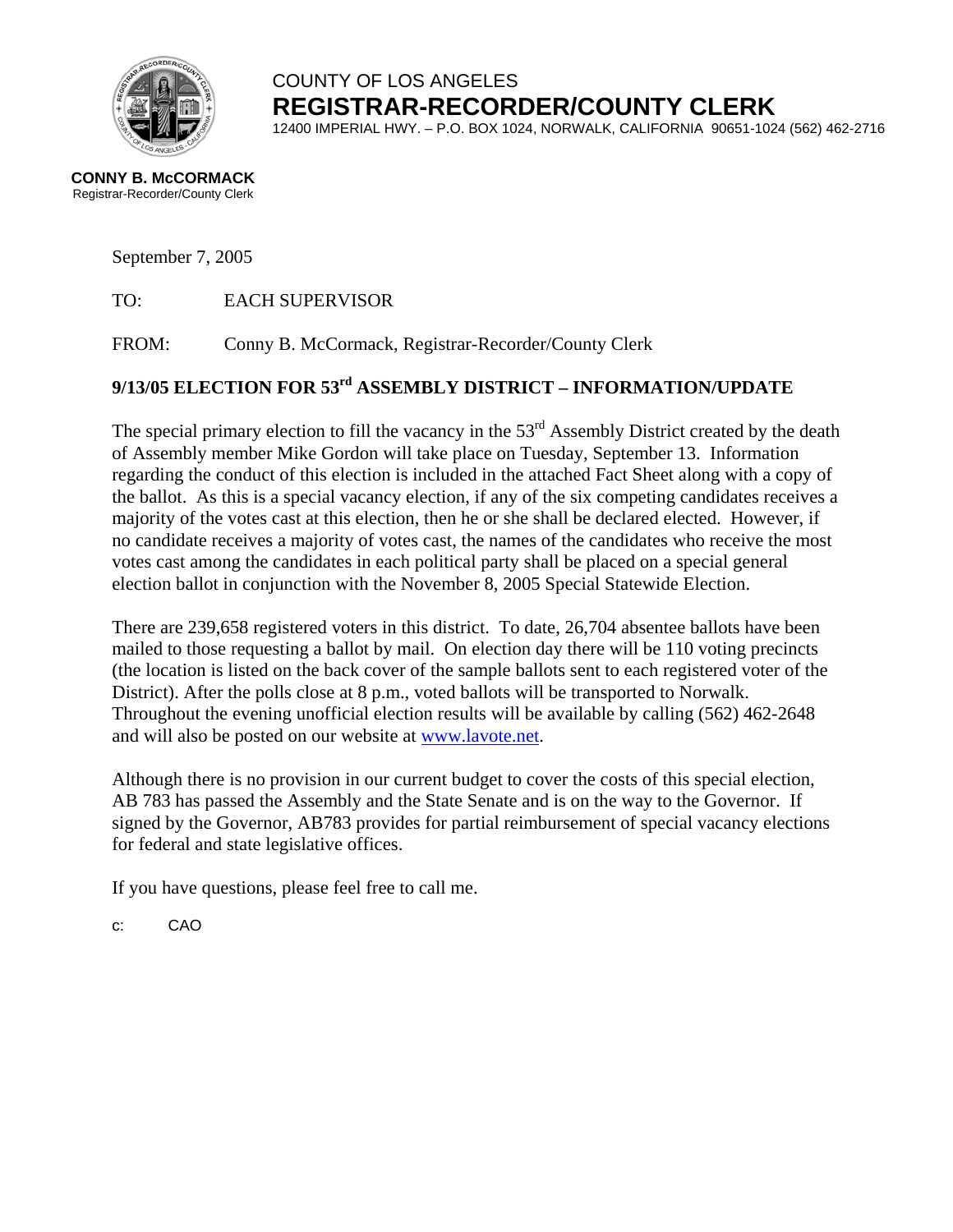

**Registrar-Recorder/County Clerk Fact Sheet September 13, 2005**  53<sup>rd</sup> State Assembly District Special Primary Election

The Registrar-Recorder/County Clerk (RR/CC) will be conducting the 53<sup>rd</sup> State Assembly District Special Primary Election on September 13, 2005. There is one ballot group and 110 voting precincts.

The election is being conducted to fill the vacancy created due to the death of Assembly Member Mike Gordon. See attached sample of the official ballot that lists candidates and their political party affiliation.

### **STATISTICAL INFORMATION**

Ballot Group: 1 Precincts: 110 Check in Centers: 3 Precinct Officers: 550 Poll Hours: 7 a.m. - 8 p.m.

Registration: 239,658 (as of 8/30/05)

Absentee ballot applications received: 26,795 (as of 9/07/05) Sample Ballot Translation: Chinese, Japanese, Korean, Spanish

and Vietnamese

#### **ABSENTEE VOTING PERIOD**

Applications to vote absentee may be filed between August 19 and September 6. Under special circumstances, a voter may request an emergency absentee ballot beginning September 7 through Election Day, September 13. Additional information regarding this service or any questions regarding absentee voting can be obtained by telephoning the Absentee Voter Section of the RR/CC at (562) 466-1323, between 8 a.m. and 5 p.m., weekdays.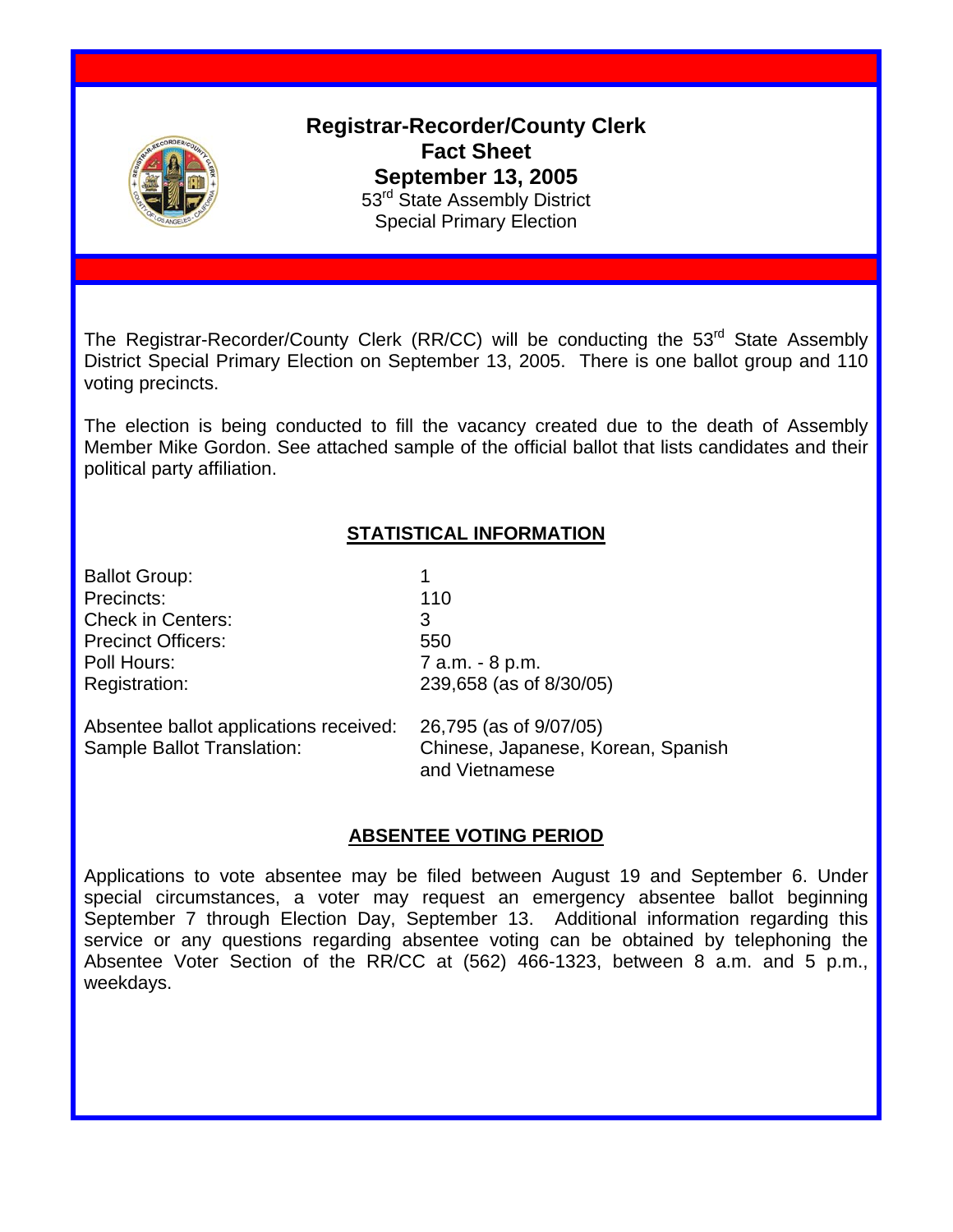#### **Page 2**

### **VOTES NEEDED TO ELECT CANDIDATE**

If any candidate receives a majority of all votes cast at the special primary election he or she shall be declared elected and the special general election shall not be held. (E. C. § 10705)

If no candidate receives a majority of votes cast at the special primary election, the name of the candidate of each qualified political party who receives the most votes cast for all candidates of that party shall be placed on the special general election ballot on November 8, 2005 as the candidate of that party. (E. C. § 10706)

**TERM OF OFFICE**

2 years

(Unexpired term) ending November 30, 2006. (Art IV, Sec 3 (a), St. Const.)

#### **BALLOT AND VOTING SYSTEM**

The ballot for this election is a 26-round hole ballot with candidates names printed on it. (See attachment). No write-in candidates filed by the legal deadline (August 30, 2005).

#### **UNOFFICIAL ELECTION RESULTS ON 9/13**

On election night, unofficial cumulative results will be available by calling the Registrar-Recorder/County Clerk at the telephone numbers listed below until all precinct ballots are counted. Unofficial absentee voting results will be available by approximately 8:15 p.m. As precincts arrive, results will be posted on the RR/CC's Internet website listed below and on the internal Intranet system. Many absentee voters wait until the last minute to make their voting choices and drop off their absentee ballots at the polling place on Election Day. These ballots will be processed between September  $15<sup>th</sup>$  -  $20<sup>th</sup>$ . All absentee ballots must be pre-processed before they are counted – this includes verifying every absentee voter's signature prior to opening the absentee ballot envelopes to remove the ballots in the preparation for counting.

Telephone Numbers: Public (562) 466-1310 Media (562) 462-2648 or 462-2726

Internet Website: www.lavote.net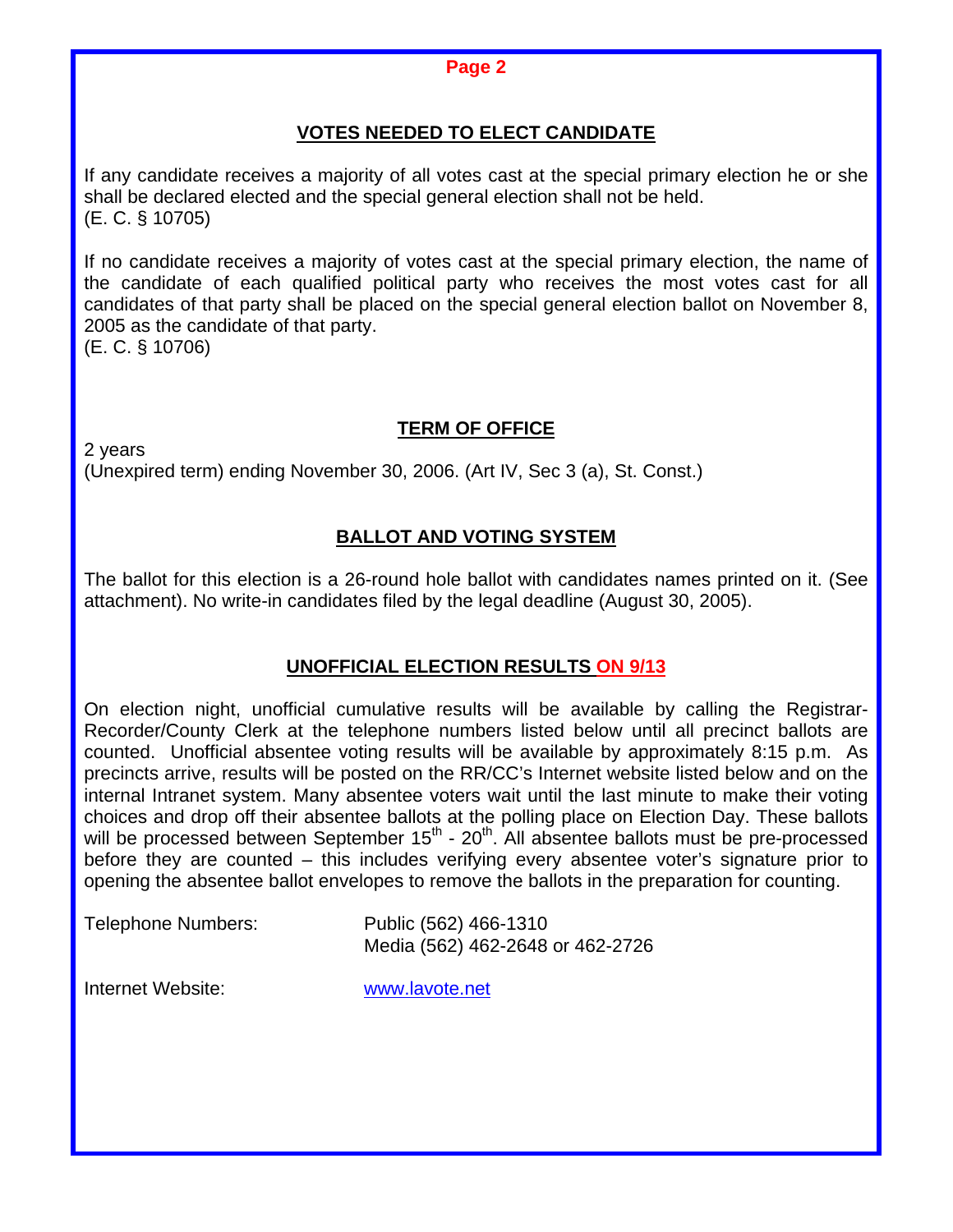#### **Page 3**

#### **UNOFFICIAL ELECTION RESULTS BY PRECINCT BEGINNING 9/14**

Phone hours on the day after the election are 8:00 a.m. to 5:00 p.m. Precinct by precinct results will be available in the RR/CC Election Information Section after noon.

Telephone Numbers: Public (562) 466-1310

 Media (562) 462-2648 or 462-2726 Internet Website: www.lavote.net

#### **OFFICIAL ELECTION RESULTS**

On Tuesday, September 20, 2005, the RR/CC is scheduled to complete the official canvass. The legal deadline to certify the election results is October 11, 2005.